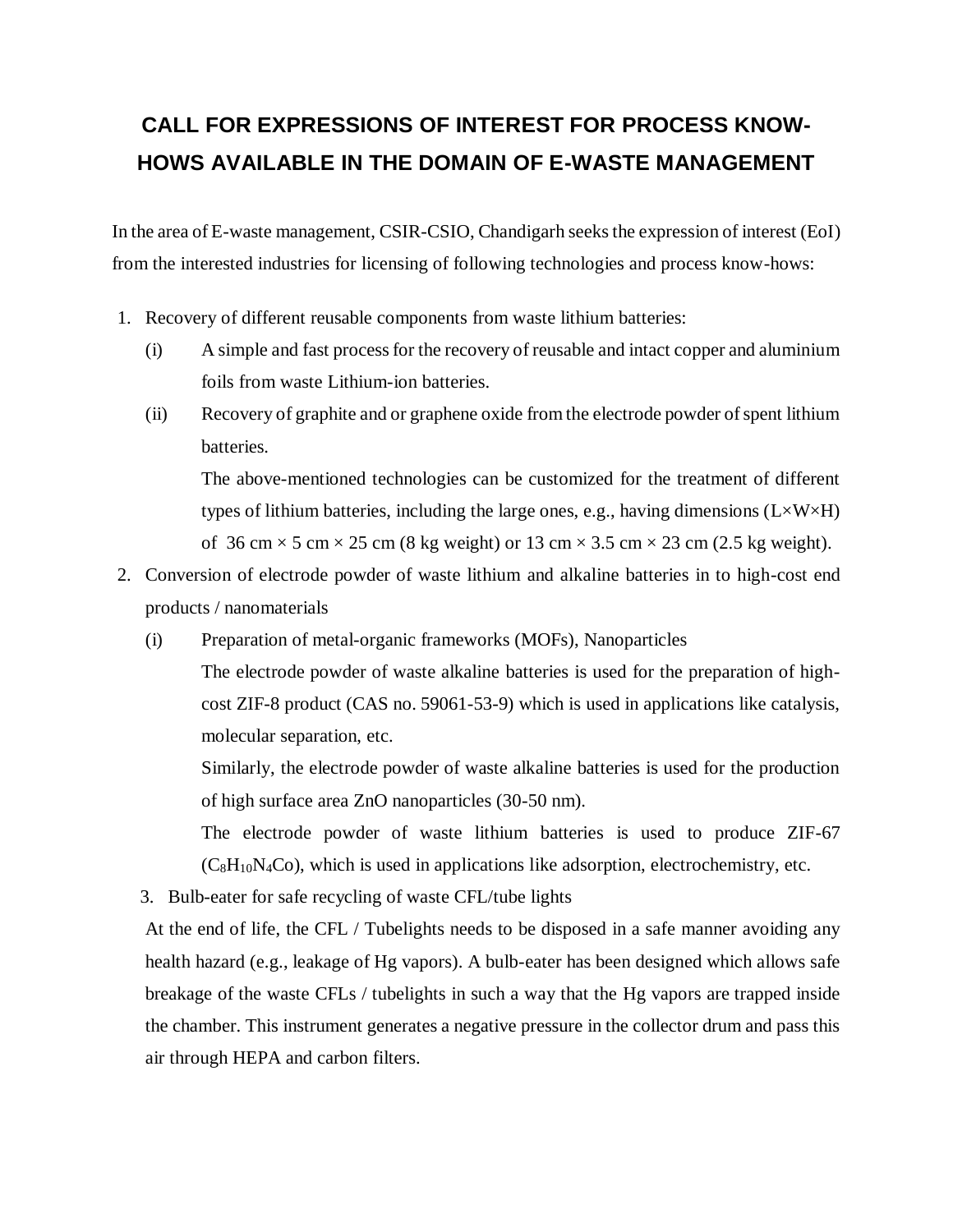Note that all the above technologies/processes can be customized to meet specific requirements of the industrial demand and scope.

## **CSIR-CSIO, Chandigarh invites the expression of interest (EoI) for the above technologies.** Interested parties may provide the following information in response to this EoI:

- Audited balance sheet of three immediate past preceding years', including profit and loss account and the Annual Report.
- Reference list of similar engineering supplies of fabrication and services during the past two /three years.
- Details of the fabrication facilities available including area and tooling list along with a short video or photographs.
- List of quality certifications / accreditations that are currently valid, with copies of such certificates.
- A notarized Affidavit confirming that the party has not been banned or blacklisted at any time for supplies to government agencies.

Interested parties are requested to apply with all the required documents through email to [eoi.csio@csio.res.in](mailto:eoi.csio@csio.res.in) latest by July 15, 2021.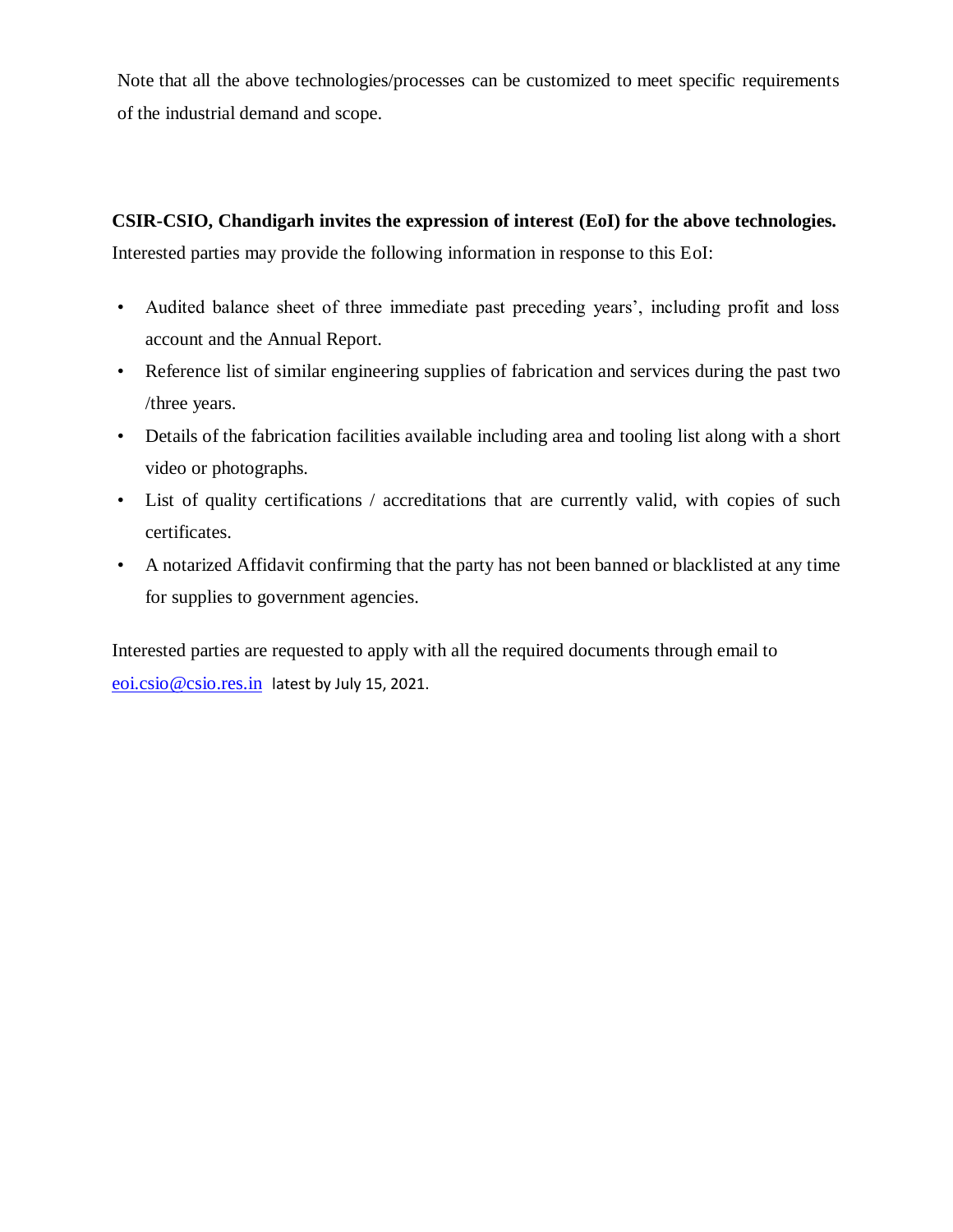**सीएसआईआर-सीएसआईओ, चण्डीगढ़ ई-अपशिष्टप्रबंधनसेसंबंधधत ननम्नशिखित प्रौद्योधगकियों एवं प्रकिया तिनीिी जानिारी िे िाईसेंस िे शिए इच्छुिउद्योगों सेरुधचिीअशिव्यक्तत(ईओआई) आमंत्रितिरताहै:**

1. अपशिष्ट लीथियम बैटरियों से पुनर्उपयोग किए जा सकने वाले विभिन्न प्रकार के संघटकों की प्राप्ति :

- (।) अपशिष्ट लीथियम-आयन बैटरियों से पुनर्उपयोग किए जा सकने वाले एवं अक्षत तांबे तथा एल्युमीनियम फॉइल को प्राप्त करने की सरल एवं त्वरित प्रक्रिया।
- (II) बेकार हो चुकी लीथियम आयन बैटरियों के इलेक्ट्रोड पाउडर से ग्रेफाईट और/ अथवा ग्रेफाईट ऑक्साईड की प्राप्ति।

उपर्युक्त प्रौद्योगिकियों में विभिन्न प्रकार की लीथियम आयन बैटरियों, यहां तक कि बड़ी बैटरियों (जैसे 36 cm ×5 cm × 25 cm (8 किलो भार) अथवा 13 cm × 3.5 cm × 23 cm (2.5 किलो भार) के उपचार हेत् अपनी सुविधानुसार परिवर्तन किया जा सकता है।

- 2. अपशिष्ट लीथियम एवं एल्कलाईन बैटरियों के इलेक्ट्रोड पाउडर को उच्च लागत वाले उत्पाद/नैनोपदार्थों में बदलना :
	- (।) मैटल-ऑर्गेनिक फ्रेम वर्क्स (MOFs), नैनोकण निर्माण

अपशिष्ट एल्कलाईन बैटरियों के इलेक्ट्रोड पाउडर का प्रयोग उच्च लागत के ZIF-8 उत्पाद (CAS no.59061-53-9) तैयार करने के लिए किया जाता है, जिसे उत्प्रेरण, आण्विक पृथकीकरण इत्यादि में उपयोग में लाया जाता है।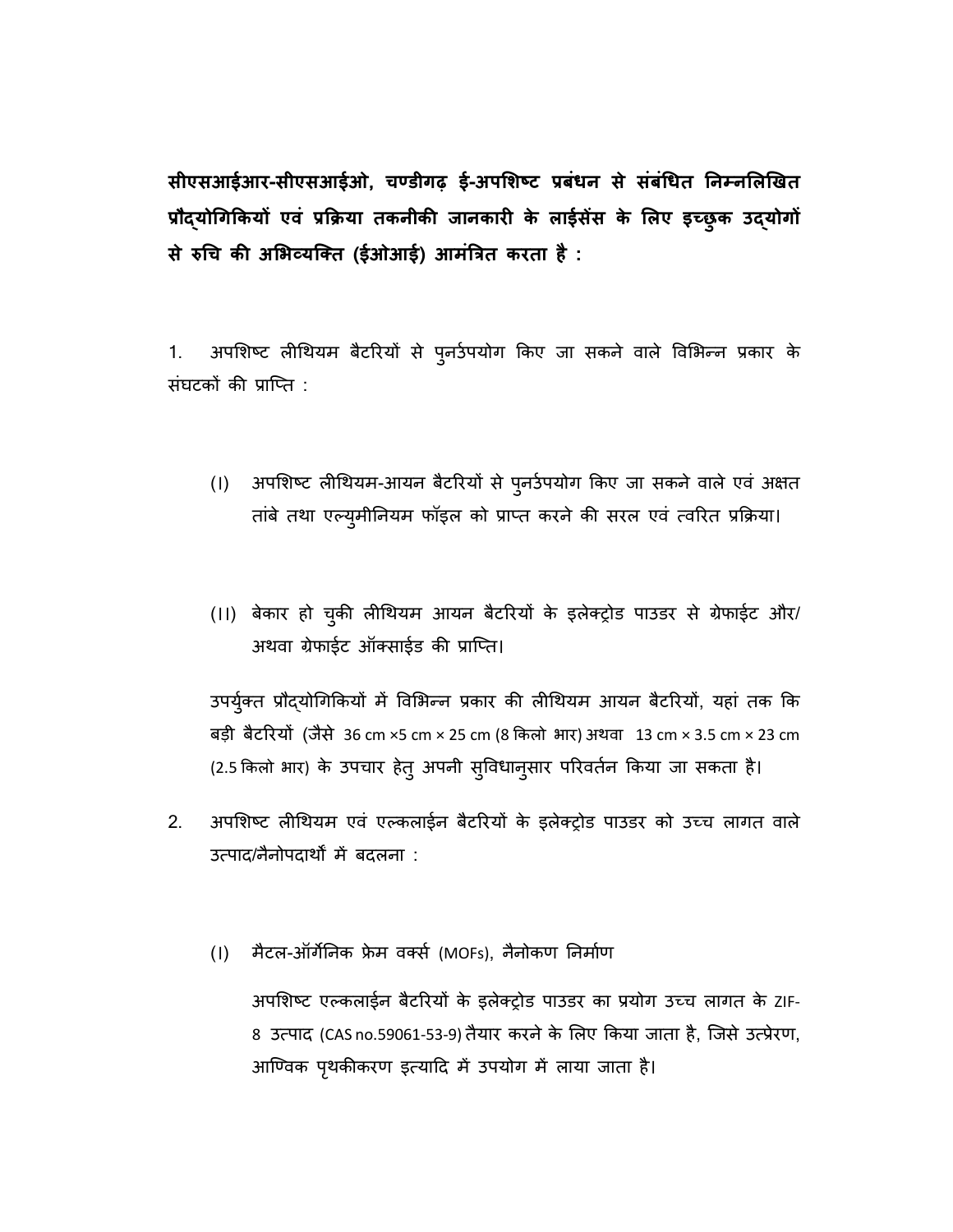इसी प्रकार अपशिष्ट एल्कलाईन बैटरियों के इलेक्ट्रोड पाउडर का उपयोग उच्च सतह क्षेत्र वाले ZnO नैनोकणों (30-50 nm) के उत्पादन में भी किया जाता है।

अपशिष्ट लीथियम बैटरियों के इलेक्ट्रोड पाउडर का उपयोग ZIF-67 (C<sub>8</sub>H<sub>10</sub>N<sub>4</sub>Co) के उत्पादन में किया जाता है, जोकि अधिशोषण, इलेक्ट्रोकैमिस्ट्री इत्यादि में अनुप्रयोग में लाए जाते हैं।

3. अपशिष्ट सीएफएल/ट्यूबलाईटों के सुरक्षित पुननिर्माण के लिए 'बल्ब ईटर':

सीएफएल/ट्यूबलाईटों के खराब हो जाने के बाद सुरक्षित तरीके से उनका निपटान किए जाने की आवश्यकता होती है, जिससे कि किसी प्रकार के स्वास्थ्य खतरे (जैसे पारा वाष्प का रिसाव) से बचा जा सके। इसके लिए सीएसआईआर-सीएसआईओ, चण्डीगढ़ में एक ऐसे उपकरण 'बल्ब ईटर' का विकास किया गया है, जो सीएसएफल/ट्यूबलाईट को इस प्रकार से सुरक्षित रूप से तोड़ता है कि इससे निकलने वाले पारा वाष्पकण चैंबर में ही कैद हो जाते हैं। यह उपकरण एकत्रक इम में निगेटिव प्रैशर बनाता है और इस हवा को उच्च दक्षता से कण फिल्टर एवं कार्बन फिल्टरों के माध्यम से पास करवाता है।

उल्लेखनीय है कि उपर्युक्त प्रौद्योगिकियों/प्रकियाओं में उद्योगों की विशिष्ट मांग एवं उनके कार्यक्षेत्र के अनुसार परिवर्तन एवं संशोधन किया जा सकता है।

**सीएसआईआर-सीएसआईओ, चण्डीगढ़ उपयुतु तप्रौद्योधगकियोंिे शिएरुधचिीअशिव्यक्तत (ईओआई)आमंत्रित िरता है। इच्छुि पार्टुयां िृपया इस ईओआई िे संदिु में ननक्म्नशिित सूचनाएं प्रदान िरें :**